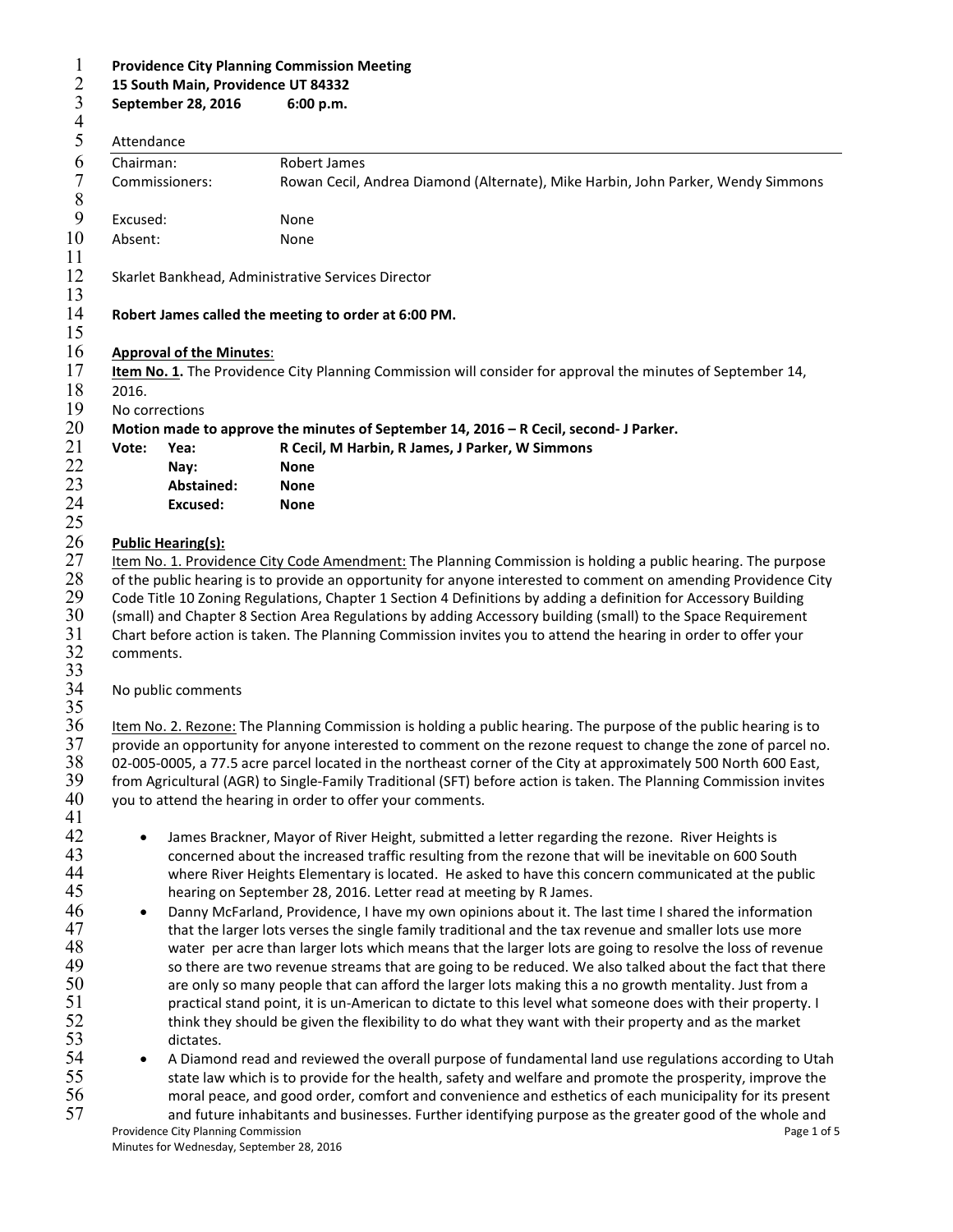1 the sometimes contradictory and conflicting interests that arise. There is a real need to work together for<br>
2 the general peace, health, safety and prosperity of our community while we make decisions on changes in<br>
2 on the general peace, health, safety and prosperity of our community while we make decisions on changes in zoning particularly large areas like this.

A Ned Miller, Providence, 40 N 400 E, commented that he was concerned with the rate of change on this<br>
2011 The property which is of course the first step in development. He lives in the area and this can be very 5 zoning request which is of course the first step in development. He lives in the area and this can be very<br>6 disrupting. I would like to see more information on the plans for development in the area. It is one of the<br>7 m disrupting. I would like to see more information on the plans for development in the area. It is one of the 7 more pristine places left in Providence and he is concerned with the impact the development will have on  $8$ the area.

Public comments session closed.

## $\frac{11}{12}$ **Action Items:**

 $\frac{9}{10}$ 

17

13 Item No. 1. Rezone Request: The Providence City Planning Commission will consider for recommendation to City

14 Council a rezone request to change the zone of parcel no. 02-005-0005, a 77.5 acre parcel located in the<br>15 northeast corner of the City at approximately 500 North 600 East, from Agricultural (AGR) to Single-Fam

northeast corner of the City at approximately 500 North 600 East, from Agricultural (AGR) to Single-Family 16 Traditional (SFT).

 $18$  Motion made approval proposal to City Counsel to rezone request to change the zone of parcel no. 02-005-005, 19 a 77.5 acre parcel located in the northeast corner of the City at approximately 500 North 600 East, from 20 Agricultural (AGR) to Single-Family Traditional (SFT).- W Simmons, second- J Parker.

| 21 |       |            |                                                 |
|----|-------|------------|-------------------------------------------------|
| 22 | Vote: | Yea:       | R Cecil, M Harbin, R James, J Parker, W Simmons |
| 23 |       | Nav:       | <b>None</b>                                     |
| 24 |       | Abstained: | None                                            |
| 25 |       | Excused:   | <b>None</b>                                     |
| 26 |       |            |                                                 |

27 Discussion prior to motion

28 • R James commented on the review process and consideration of Single-Family Large and Single-Family 29 Estate although the future zoning maps currently showed this parcel as Single-Family Traditional (SFT).

- $30$  except commented that he had talked to a number of people, particularly those that lived in the older 31 sections of town who all wanted SFT. They did not want large or estate. We have plenty of water and all 32 that is needed is another storage tank.
- 33 **••** Danny McFarland said Stan Checketts offered to dedicate the land for the storage tank. The tank would be 34 installed with impact fees.
- 35 **••** Don Calderwood asked Rob Stapley to review the water situation in zone 2 because it does present some
- 36 difficulties.<br>37 R Stapley co 87 • R Stapley commented that a zone 2 does require more water capacity and reviewed the options including<br>38 the pro and cons regarding the location. Sewer wise we are doing fantastic, the water lines will always  $38$  the pro and cons regarding the location. Sewer wise we are doing fantastic, the water lines will always<br>39 **the meed to be updated and demand maintenance** but with the expansion of storage capacity these will be need to be updated and demand maintenance but with the expansion of storage capacity these will be 40 resolved. Ultimately a new reservoir will need to be constructed which will take a year or so. There are 41 some concerns about storm water concerns. All we can do is look at each area as it is developed o see<br>42 what the impact will be. what the impact will be.
- 43 Mayor commented that it is not a well situation; it is a reservoir situation. We have the ability to pump 44 water we do not have the ability to store water so we are looking for the best location to do this
- 45 Dan McFarland commented on the various options available and that there are multiple ways to get water 46 to the land.
- 47 Mayor stated that we can supply Little Baldy with water without water storage.
- 48 R Cecil commented about Baker property changing from SFT to SFL.
- 49 A Diamond commented on possible water issues with this development asked about safeguards the city 50 has in place if necessary.
- 51 R James said since this is a rezoning request and all we control is the minimum and average size of the 52 map.
- 53 W Simmons asked about updating the zoning maps.
- $54 \rightarrow R$  James responded that they will be updated.
- $55$   $\bullet$  R James asked Rob Stapley about how we are looking at traffic loads in the area.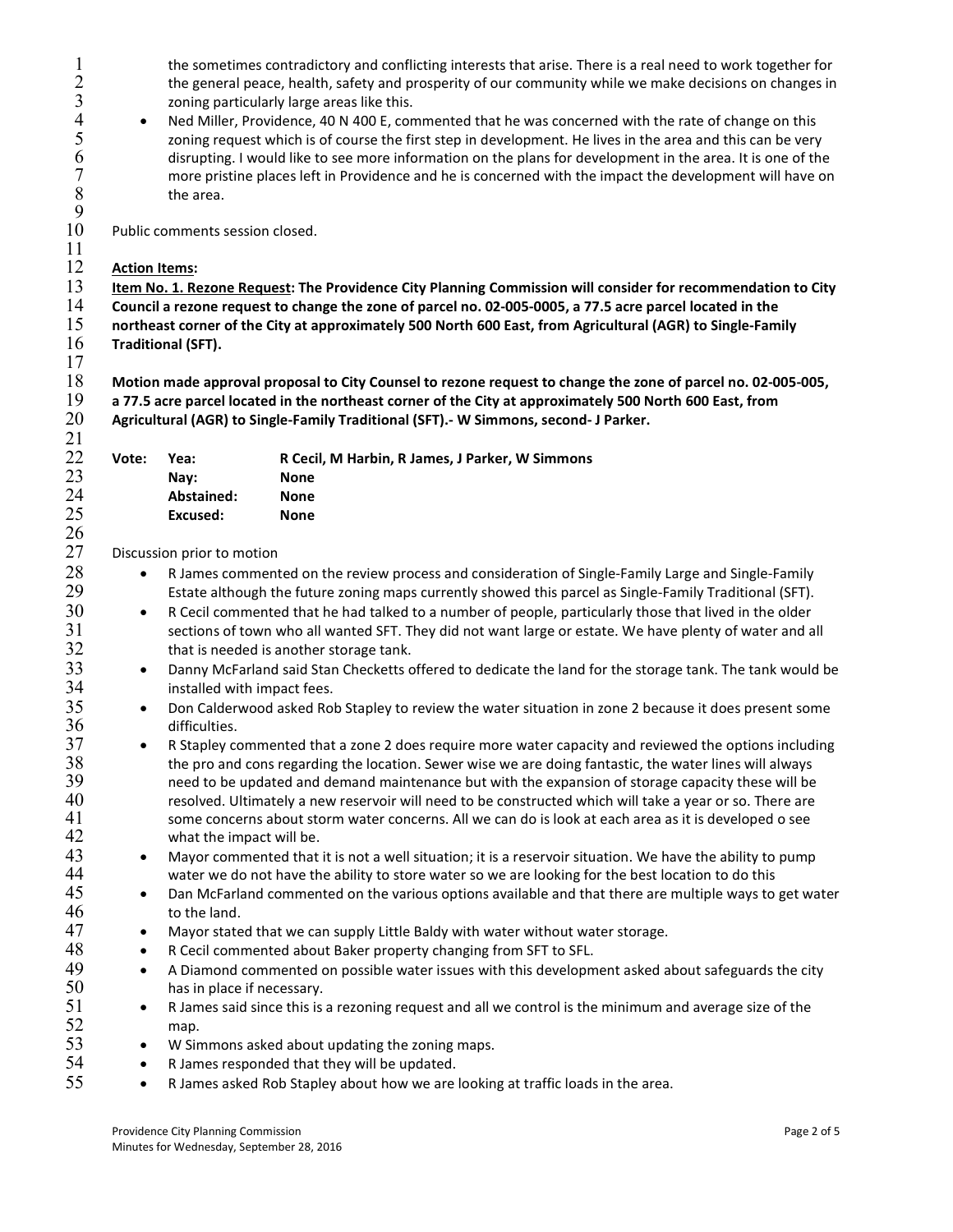| $\mathbf{1}$   | $\bullet$        |                                                                                                                  | R Stapley replied that yes, and eventually Spring Creek Parkway will become a through way road. The                      |  |  |  |  |
|----------------|------------------|------------------------------------------------------------------------------------------------------------------|--------------------------------------------------------------------------------------------------------------------------|--|--|--|--|
| $\sqrt{2}$     |                  |                                                                                                                  | rezone does not affect the traffic at this point. He also explained how the Executive Staff monitors each                |  |  |  |  |
| $\overline{3}$ |                  | development in relation to traffic loads.                                                                        |                                                                                                                          |  |  |  |  |
| $\overline{4}$ | $\bullet$        | Danny McFarland added comments on how provide an example                                                         |                                                                                                                          |  |  |  |  |
| 5              | $\bullet$        |                                                                                                                  | Brad Skinner wanted to address concerns from Mayor James Brackner and commented that if Spring                           |  |  |  |  |
| 6              |                  |                                                                                                                  | Creek Road were extended it would take a lot of traffic flow off that area by the elementary school that                 |  |  |  |  |
| $\sqrt{ }$     |                  |                                                                                                                  | Mayor Bracken is concerned about.                                                                                        |  |  |  |  |
| $\, 8$         | $\bullet$        | R James commented on what the traditional use and purpose of single-family large and single-family               |                                                                                                                          |  |  |  |  |
| 9              |                  | traditional zonings were according to city code.                                                                 |                                                                                                                          |  |  |  |  |
| 10             | $\bullet$        |                                                                                                                  | A Diamond reviewed R2 zoning. These are affected by lifestyle changes in that we may no longer be using                  |  |  |  |  |
| 11             |                  | the area for agriculture but that the need for greenspace now needs to be taken into account and the             |                                                                                                                          |  |  |  |  |
| 12             |                  | breathability of the city to incorporate nature and reserves to protect the value and integrity of rural and     |                                                                                                                          |  |  |  |  |
| 13             |                  | residential neighborhoods.                                                                                       |                                                                                                                          |  |  |  |  |
| 14             | $\bullet$        | J Drew commented about greenspace and how to create green space here in Providence. What this really             |                                                                                                                          |  |  |  |  |
| 15             |                  | should be are ranches or family farms. How do we create greenspace when most of the land will no longer          |                                                                                                                          |  |  |  |  |
| 16             |                  | be used for agriculture?                                                                                         |                                                                                                                          |  |  |  |  |
| 17             | $\bullet$        | W Simmons responded that one way would be to incorporate more parks.                                             |                                                                                                                          |  |  |  |  |
| 18             | $\bullet$        |                                                                                                                  | J Drew responded that citizen involvement is an important aspect of making that happen by getting                        |  |  |  |  |
| 19             |                  |                                                                                                                  | people involved and opening doors to let this happen.                                                                    |  |  |  |  |
| 20             | $\bullet$        |                                                                                                                  | Stan Logan, Providence commented that they had been trying to do just that but it just has not happened.                 |  |  |  |  |
| 21             | $\bullet$        |                                                                                                                  | Danny McFarlane commented about working with others in partnerships on developing areas.                                 |  |  |  |  |
| 22             |                  |                                                                                                                  |                                                                                                                          |  |  |  |  |
| 23             |                  |                                                                                                                  | Item No. 2. Preliminary Plat: The Providence City Planning Commission will consider for approval a preliminary           |  |  |  |  |
| 24             |                  |                                                                                                                  | plat for the Providence Heights Subdivision, a 30-lot residential subdivision located at approximately 900 South         |  |  |  |  |
| 25             | <b>400 East.</b> |                                                                                                                  |                                                                                                                          |  |  |  |  |
| 26             |                  |                                                                                                                  |                                                                                                                          |  |  |  |  |
| 27<br>28       |                  | Motion to approve preliminary plat for the Providence Heights Subdivision, a 30-lot residential subdivision      |                                                                                                                          |  |  |  |  |
|                |                  | located at approximately 900 South 400 East with the condition that the applicate will meet all applicable city, |                                                                                                                          |  |  |  |  |
|                |                  |                                                                                                                  |                                                                                                                          |  |  |  |  |
| 29             |                  |                                                                                                                  | state, and federal laws, codes, and rules. - R Cecil, second- J Parker.                                                  |  |  |  |  |
| 30             |                  |                                                                                                                  |                                                                                                                          |  |  |  |  |
| 31             | Vote:            | Yea:                                                                                                             | R Cecil, M Harbin, R James, J Parker, W Simmons                                                                          |  |  |  |  |
| 32             |                  | Nay:                                                                                                             | <b>None</b>                                                                                                              |  |  |  |  |
| 33             |                  | Abstained:                                                                                                       | <b>None</b>                                                                                                              |  |  |  |  |
| 34             |                  | Excused:                                                                                                         | <b>None</b>                                                                                                              |  |  |  |  |
| 35             |                  |                                                                                                                  |                                                                                                                          |  |  |  |  |
| 36             |                  | Discussion prior to motion                                                                                       |                                                                                                                          |  |  |  |  |
| 37             | $\bullet$        |                                                                                                                  | R James commented that this is an almost unbuildable lot without extensive ground water mitigation                       |  |  |  |  |
| 38             |                  |                                                                                                                  | because it is full of water most of the year.                                                                            |  |  |  |  |
| 39             | $\bullet$        |                                                                                                                  | Matt Hansen, representing Sierra Homes, reviewed the plans for the retention wall and also addressed                     |  |  |  |  |
| 40             |                  |                                                                                                                  | what the green space for this area would look like. There will be a retention pond in the subdivision there              |  |  |  |  |
| 41             |                  |                                                                                                                  | will be no fish but there be a fence around it and it will be built to code.                                             |  |  |  |  |
| 42             | $\bullet$        |                                                                                                                  | R James asked if a traffic study was required and completed.                                                             |  |  |  |  |
| 43             | $\bullet$        |                                                                                                                  | Matt responded that no they did not because the traffic flow would not increase enough to warrant it.                    |  |  |  |  |
| 44             | $\bullet$        |                                                                                                                  | W Simmons asked if this was open access or private.                                                                      |  |  |  |  |
| 45             | $\bullet$        |                                                                                                                  | Matt responded that it is a city right of way that is not privately owned.                                               |  |  |  |  |
| 46             | $\bullet$        |                                                                                                                  | J Drew asked about the southeast corner of the property in which large amounts of Spring Creek irrigation                |  |  |  |  |
| 47             |                  |                                                                                                                  | water is seeping into the ground. How will the flow be mitigated because it is a termination point for that              |  |  |  |  |
| 48             |                  | lateral?                                                                                                         |                                                                                                                          |  |  |  |  |
| 49             | $\bullet$        |                                                                                                                  | Rob Stapley responded that there are issues there, and many options are currently being evaluated. We                    |  |  |  |  |
| 50             |                  |                                                                                                                  | think this is the perfect subdivision to work on as a secondary water supply. We are evaluating                          |  |  |  |  |
| 51             |                  |                                                                                                                  | partnerships on water rights. This subdivision is unlike many we have seen because it is at the tail end of              |  |  |  |  |
| 52             |                  |                                                                                                                  | the water company's ditch system. Water has always dispersed in this area. It is not just the irrigation                 |  |  |  |  |
| 53             |                  |                                                                                                                  | company that will need to address it. The water users above the subdivision will need to water differently.              |  |  |  |  |
| 54             |                  |                                                                                                                  | Water management will need to be more diligent and the water company will need to lead the resolve.                      |  |  |  |  |
| 55             | $\bullet$        |                                                                                                                  | Sharell Eames commented on the water issue. The policy of Spring Creek Water Company is that are that                    |  |  |  |  |
| 56             |                  | Providence City Planning Commission                                                                              | when it is your turn you are responsible for that water. Unfortunately that water has been allowed to run<br>Page 3 of 5 |  |  |  |  |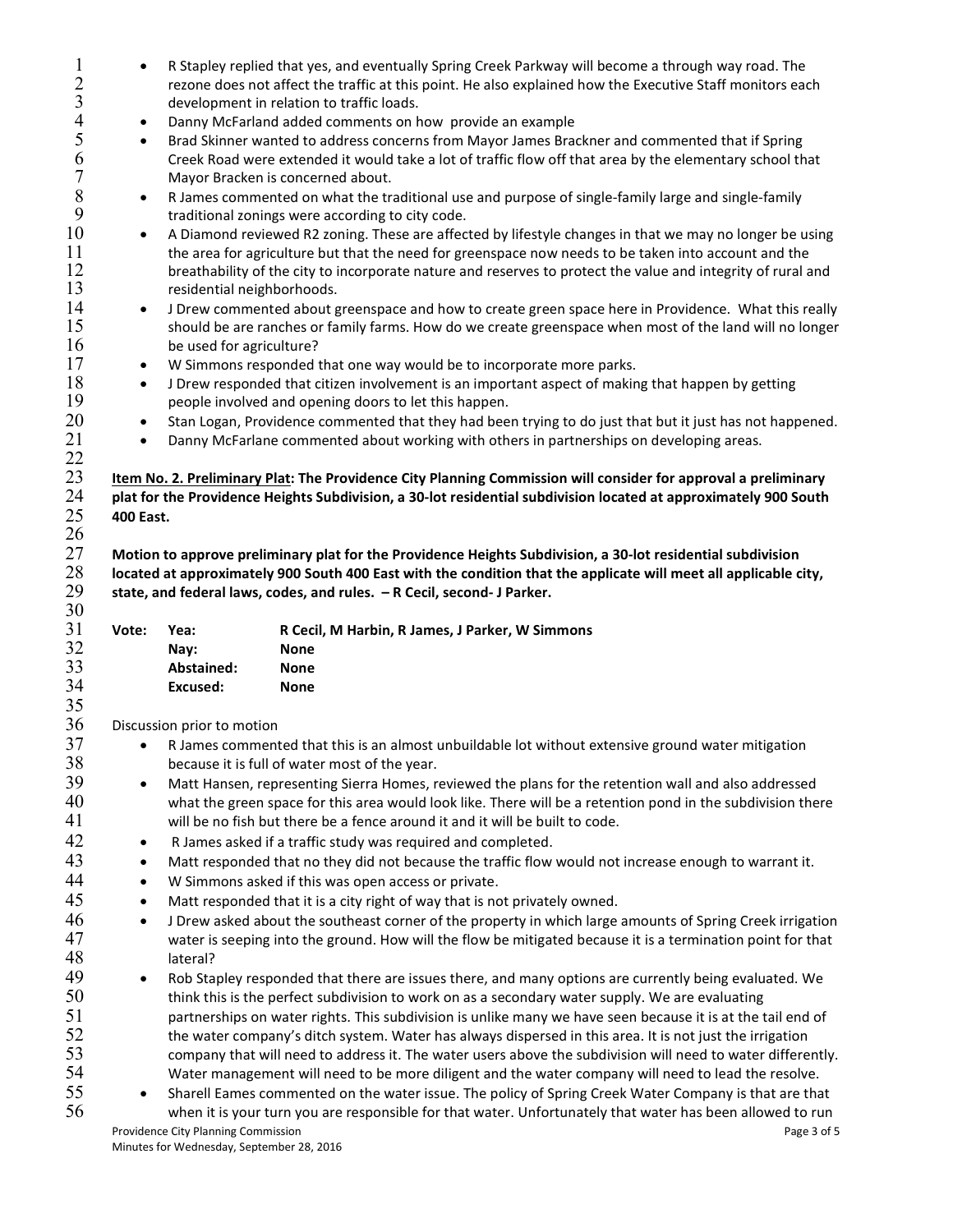| $\overline{2}$ |                                                                                                             | without any supervision and that is where the problem is coming from. It is very easy to shut water off                                                                                                              |                                                                                                                                                                                                          |  |  |  |  |  |
|----------------|-------------------------------------------------------------------------------------------------------------|----------------------------------------------------------------------------------------------------------------------------------------------------------------------------------------------------------------------|----------------------------------------------------------------------------------------------------------------------------------------------------------------------------------------------------------|--|--|--|--|--|
|                |                                                                                                             |                                                                                                                                                                                                                      | from a lateral to prevent that kind of thing. Spring Creek Water can address this.                                                                                                                       |  |  |  |  |  |
| 3              | $\bullet$                                                                                                   | A Diamond asked if what the other issues are on this that we need to address and review.                                                                                                                             |                                                                                                                                                                                                          |  |  |  |  |  |
| 4<br>5         | $\bullet$                                                                                                   | Matt Hansen commented that they did run into problems due to the single-family large zoning. Many<br>aspects had to be changed. We would have more flexibility with smaller lots and configuration of the            |                                                                                                                                                                                                          |  |  |  |  |  |
| 6              |                                                                                                             |                                                                                                                                                                                                                      | roads in which concessions had to be made for larger lots.                                                                                                                                               |  |  |  |  |  |
| 7              | $\bullet$                                                                                                   |                                                                                                                                                                                                                      | W Simmons commented on the review of the executive staff review to approve the plans.                                                                                                                    |  |  |  |  |  |
| 8              |                                                                                                             |                                                                                                                                                                                                                      |                                                                                                                                                                                                          |  |  |  |  |  |
| 9              | $\bullet$                                                                                                   | Matt added that various concepts were reviewed. We are responsible for 33 1/2 ft. of road improvement<br>and they met all the requirements and recommendation from the executive staff review.                       |                                                                                                                                                                                                          |  |  |  |  |  |
| 10<br>11       | $\bullet$                                                                                                   | R James reviewed specifications and code requirements for the lot size and setbacks comparing plans to                                                                                                               |                                                                                                                                                                                                          |  |  |  |  |  |
| 12             |                                                                                                             | executive staff review and discussed size variations on the lots.                                                                                                                                                    |                                                                                                                                                                                                          |  |  |  |  |  |
| 13             |                                                                                                             | R Cecil discussed issue about the water and suggested that we table the issue.<br>$\bullet$                                                                                                                          |                                                                                                                                                                                                          |  |  |  |  |  |
| 14             |                                                                                                             | A Diamond commented on working with the developer on park space and possibly tabling the request and<br>$\bullet$<br>if changes could be made on preliminary plans.                                                  |                                                                                                                                                                                                          |  |  |  |  |  |
| 15             | $\bullet$                                                                                                   | Matt Hansen commented that they did meet all recommendations from executive staff.                                                                                                                                   |                                                                                                                                                                                                          |  |  |  |  |  |
| 16             | $\bullet$                                                                                                   |                                                                                                                                                                                                                      | J Drew commented that the water issue must be dealt with and resolved.                                                                                                                                   |  |  |  |  |  |
| 17             | $\bullet$                                                                                                   |                                                                                                                                                                                                                      | Rob Stapley commented several aspects will be dealt with as the development moves forward.                                                                                                               |  |  |  |  |  |
| 18<br>19       | $\bullet$                                                                                                   | Matt added they employee very competent engineers who are working with the city and he has no doubt<br>that they can resolve the water issues.                                                                       |                                                                                                                                                                                                          |  |  |  |  |  |
| 20             |                                                                                                             |                                                                                                                                                                                                                      |                                                                                                                                                                                                          |  |  |  |  |  |
| 21<br>22       | $\bullet$                                                                                                   | John Parker commented that the water companies are responsible for taking care of their water. It is not<br>the property owner's liability. To delay it because the water company may have been irresponsible is not |                                                                                                                                                                                                          |  |  |  |  |  |
| 23             |                                                                                                             | the fault of the land owners and they should not be penalized.                                                                                                                                                       |                                                                                                                                                                                                          |  |  |  |  |  |
| 24             | $\bullet$                                                                                                   | Mayor added that he wanted to stress that it was a storm water issue not an irrigation issue. When this is                                                                                                           |                                                                                                                                                                                                          |  |  |  |  |  |
|                |                                                                                                             |                                                                                                                                                                                                                      | built most of the storm water will be contained. I recommend you approve the preliminary plans.                                                                                                          |  |  |  |  |  |
| 25             |                                                                                                             |                                                                                                                                                                                                                      |                                                                                                                                                                                                          |  |  |  |  |  |
| 26             |                                                                                                             |                                                                                                                                                                                                                      |                                                                                                                                                                                                          |  |  |  |  |  |
| 27             |                                                                                                             |                                                                                                                                                                                                                      | Item No. 3. Code Amendment: The Providence City Planning Commission will consider for recommendation to                                                                                                  |  |  |  |  |  |
| 28             | City Council proposed code amendments to Providence City Code Title 10 Zoning Regulations Chapter 1 General |                                                                                                                                                                                                                      |                                                                                                                                                                                                          |  |  |  |  |  |
|                |                                                                                                             | Provisions Section 4 Definitions by adding a definition for an "Accessory Building (Small)" and Providence City                                                                                                      |                                                                                                                                                                                                          |  |  |  |  |  |
| 29             |                                                                                                             |                                                                                                                                                                                                                      |                                                                                                                                                                                                          |  |  |  |  |  |
| 30             |                                                                                                             |                                                                                                                                                                                                                      | Code Title 10 Zoning Regulations Chapter 8 Area Regulations and Parking Requirements Section 1 Area                                                                                                      |  |  |  |  |  |
| 31             |                                                                                                             |                                                                                                                                                                                                                      | Regulations, Space Requirement Chart by adding setback and height requirements for "Detached Accessory                                                                                                   |  |  |  |  |  |
| 32             |                                                                                                             | <b>Building (Small)".</b>                                                                                                                                                                                            |                                                                                                                                                                                                          |  |  |  |  |  |
| 33             |                                                                                                             |                                                                                                                                                                                                                      |                                                                                                                                                                                                          |  |  |  |  |  |
| 34             |                                                                                                             |                                                                                                                                                                                                                      | Motion to recommend to City Council the proposed code changes to Title 10, Section 4 by adding a definition for                                                                                          |  |  |  |  |  |
| 35             |                                                                                                             |                                                                                                                                                                                                                      | accessory building and the change to Title 10, chapter 8, Section 1 area regulation space requirement. - J Parker,                                                                                       |  |  |  |  |  |
| 36             |                                                                                                             | second - R Cecil.                                                                                                                                                                                                    |                                                                                                                                                                                                          |  |  |  |  |  |
| 37             |                                                                                                             |                                                                                                                                                                                                                      |                                                                                                                                                                                                          |  |  |  |  |  |
| 38             | Vote:                                                                                                       | Yea:                                                                                                                                                                                                                 | R Cecil, M Harbin, R James, J Parker, W Simmons                                                                                                                                                          |  |  |  |  |  |
| 39             |                                                                                                             | Nay:                                                                                                                                                                                                                 | <b>None</b>                                                                                                                                                                                              |  |  |  |  |  |
| 40             |                                                                                                             | Abstained:                                                                                                                                                                                                           | <b>None</b>                                                                                                                                                                                              |  |  |  |  |  |
| 41             |                                                                                                             | Excused:                                                                                                                                                                                                             | <b>None</b>                                                                                                                                                                                              |  |  |  |  |  |
| 42             |                                                                                                             |                                                                                                                                                                                                                      |                                                                                                                                                                                                          |  |  |  |  |  |
| 43             | Discussion                                                                                                  |                                                                                                                                                                                                                      |                                                                                                                                                                                                          |  |  |  |  |  |
| 44             |                                                                                                             |                                                                                                                                                                                                                      | R James commented that this addresses a secondary definition to the code for small accessory buildings.                                                                                                  |  |  |  |  |  |
| 45             | $\bullet$                                                                                                   |                                                                                                                                                                                                                      | A Diamond asked about grandfathering sheds build prior to 1991.                                                                                                                                          |  |  |  |  |  |
| 46<br>47       | $\bullet$                                                                                                   |                                                                                                                                                                                                                      | Mayor confirmed that those built prior to this date the ordinances were change would be grandfathered.                                                                                                   |  |  |  |  |  |
| 48             | <b>Study Items:</b>                                                                                         |                                                                                                                                                                                                                      |                                                                                                                                                                                                          |  |  |  |  |  |
| 49             |                                                                                                             |                                                                                                                                                                                                                      | Item No. 1. Discussion: The Providence City Planning Commission will report on their assigned sections and/or                                                                                            |  |  |  |  |  |
| 50             |                                                                                                             |                                                                                                                                                                                                                      | elements of the General Plan and other items of concern.                                                                                                                                                 |  |  |  |  |  |
| 51             |                                                                                                             |                                                                                                                                                                                                                      |                                                                                                                                                                                                          |  |  |  |  |  |
|                | $\bullet$                                                                                                   |                                                                                                                                                                                                                      |                                                                                                                                                                                                          |  |  |  |  |  |
| 52             |                                                                                                             |                                                                                                                                                                                                                      | R James requested that the study item be tabled until the next meeting.                                                                                                                                  |  |  |  |  |  |
| 53<br>54       | $\bullet$<br>$\bullet$                                                                                      |                                                                                                                                                                                                                      | A Diamond commented that sections of the plan and which area each would focus on were identified.<br>R James invited Todd Hendrickson to come forward to discuss new information and research on what he |  |  |  |  |  |